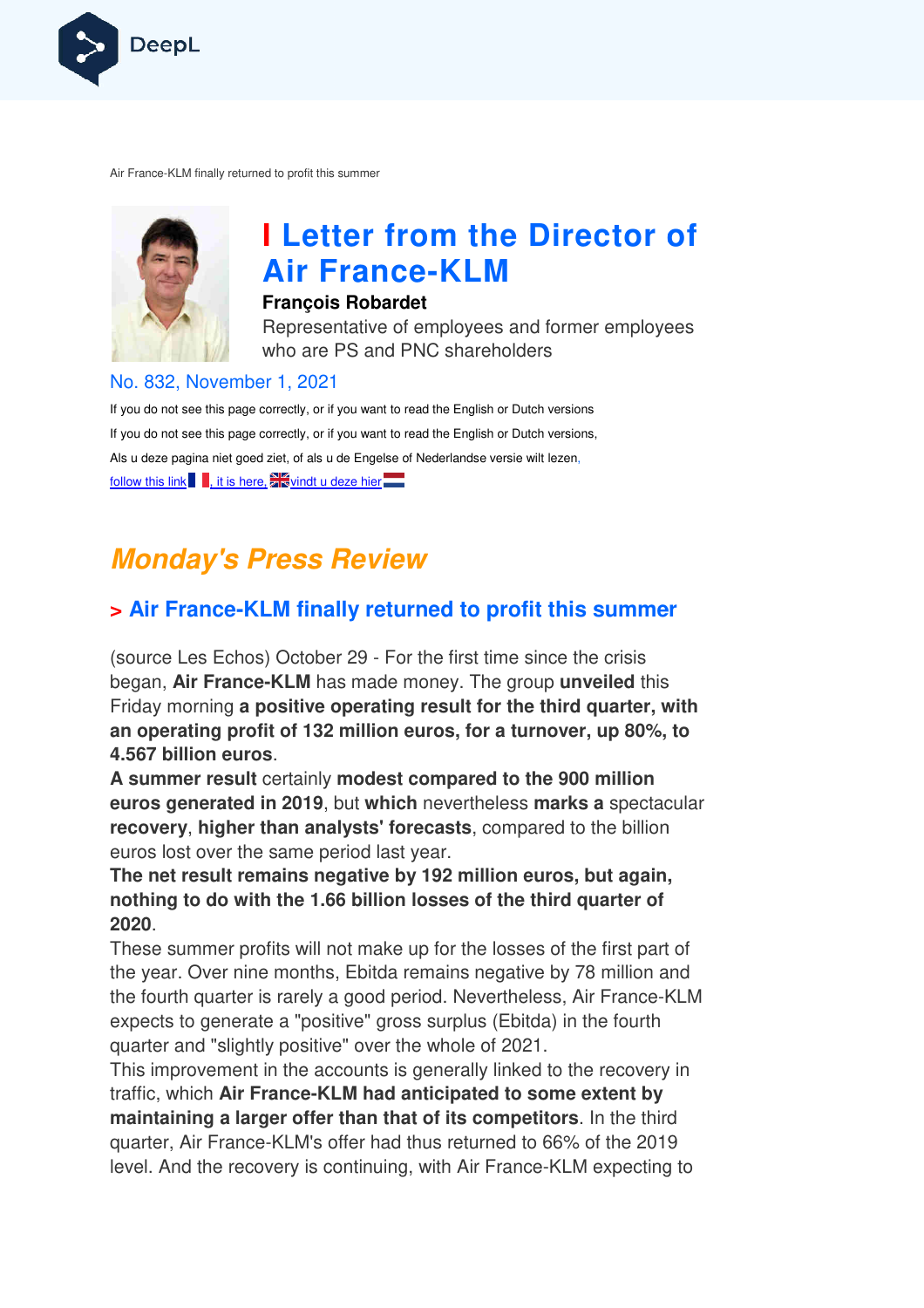return to 75% of the 2019 level by the end of the year.

In particular, Air France-KLM is counting on the reopening of the United States to European travellers to accelerate the recovery in its traffic. The group is seeing a rapid recovery in bookings for November and the Christmas holidays, said the new chief financial officer, Steven Zaat. **Air France can also rely on the good results of its African network, the domestic and European network, flights to the French Overseas Departments, as well as a good unit revenue**. This is thanks to a particularity underlined by its CEO Benjamin Smith: **50% of passengers in its premium classes (First, Business and Premium eco) are leisure travellers, which** has made up for the virtual disappearance of business travellers.

**The performance of the cargo branch, whose revenues have increased by more than 50% since the beginning of the year, has also helped considerably. So did the growth of Transavia, whose revenues doubled in the third quarter. The low-cost airline generated an operating profit of 105 million euros.**

Despite the contributions of its subsidiaries, **the Air France group remained slightly in the red in the third quarter**, with an operating loss of 45 million euros, **compared with 168 million euros for the KLM group. The gap between the two has narrowed but remains considerable over nine months**, with an operating loss of 1.45 billion euros for Air France compared to 354 million euros for KLM. Moreover, even if **the group no longer has a liquidity problem**, with a net cash flow of 499 million euros in the third quarter and 10 billion euros of available liquidity according to the financial director, **the balance sheet of Air France-KLM remains weighed down by a net debt of 8.12 billion euros**.

But here again, the solution to this balance sheet problem seems to be in the process of being resolved. **Regarding the renegotiation of the €4 billion of secured loans contracted in 2020, the group seems close to an agreement with the banks for a "reprofiling" that should take the form of a postponement of repayments over several years.** "We have the support of the banks," the CFO assured. At the same time, **Air France-KLM is also working on a new fundraising operation to recapitalize itself**. No amount has been put forward, but it seems certain that the one billion loan granted to KLM by the Dutch government will also be transformed into quasi-equity, as was the case for the 3 billion loan from the French government to Air France.

**My comment:** Essentially, thanks to the involvement of all employees, the Air France-KLM group has managed to fly its aircraft without losing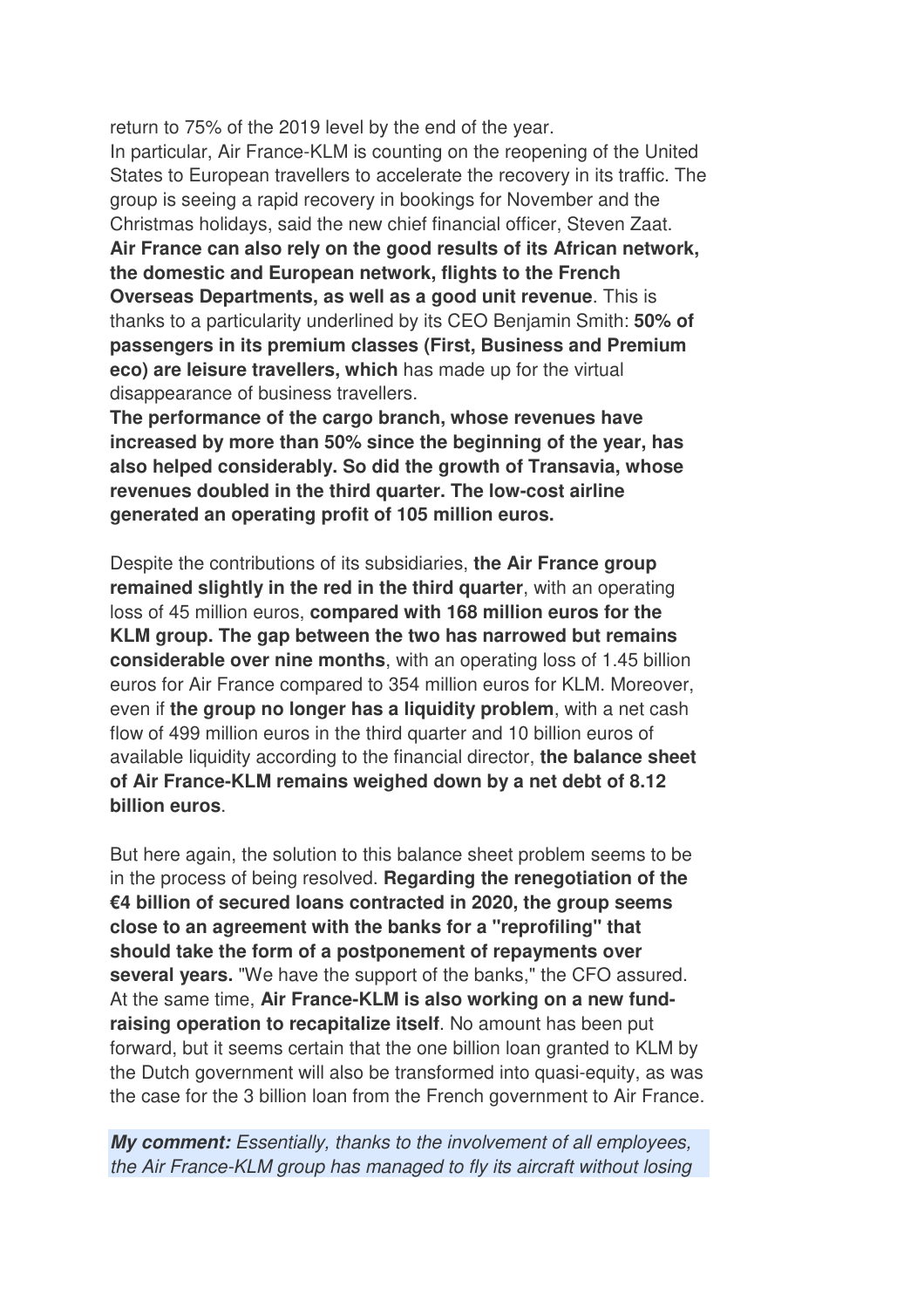money.

The prize goes to Transavia France, which met the challenge of having a positive operating result while operating ten more aircraft than before the crisis.

In this article there are many figures that may appear contradictory or alternate between Air France-KLM and Air France results.

First of all,

two clarifications:

1. EBITDA (Earnings Before Interest, Taxes, Depreciation and Amortization) is used to compare the profitability of a company's operating process with other companies in the same sector, regardless of their location.

2. A positive EBITDA means that the company covers all costs directly related to its operations.

The income statement below presents a summary of the quarterly results for Air France-KLM.

To go from turnover (€4.567 billion) to Ebitda (€796 million), we deduct the operating expenses.

To go from Ebitda ( $\epsilon$ 796m) to Operating Profit ( $\epsilon$ 132m), we need to take into account depreciation and provisions  $(-664m)$ .

To move from Operating Profit (€132 million) to Net Profit (-€192 million), we need to take into account non-recurring income and expenses (- $\epsilon$ 54 million), then the cost of financial debt (- $\epsilon$ 145 million) and finally other financial expenses  $(6.114$  million).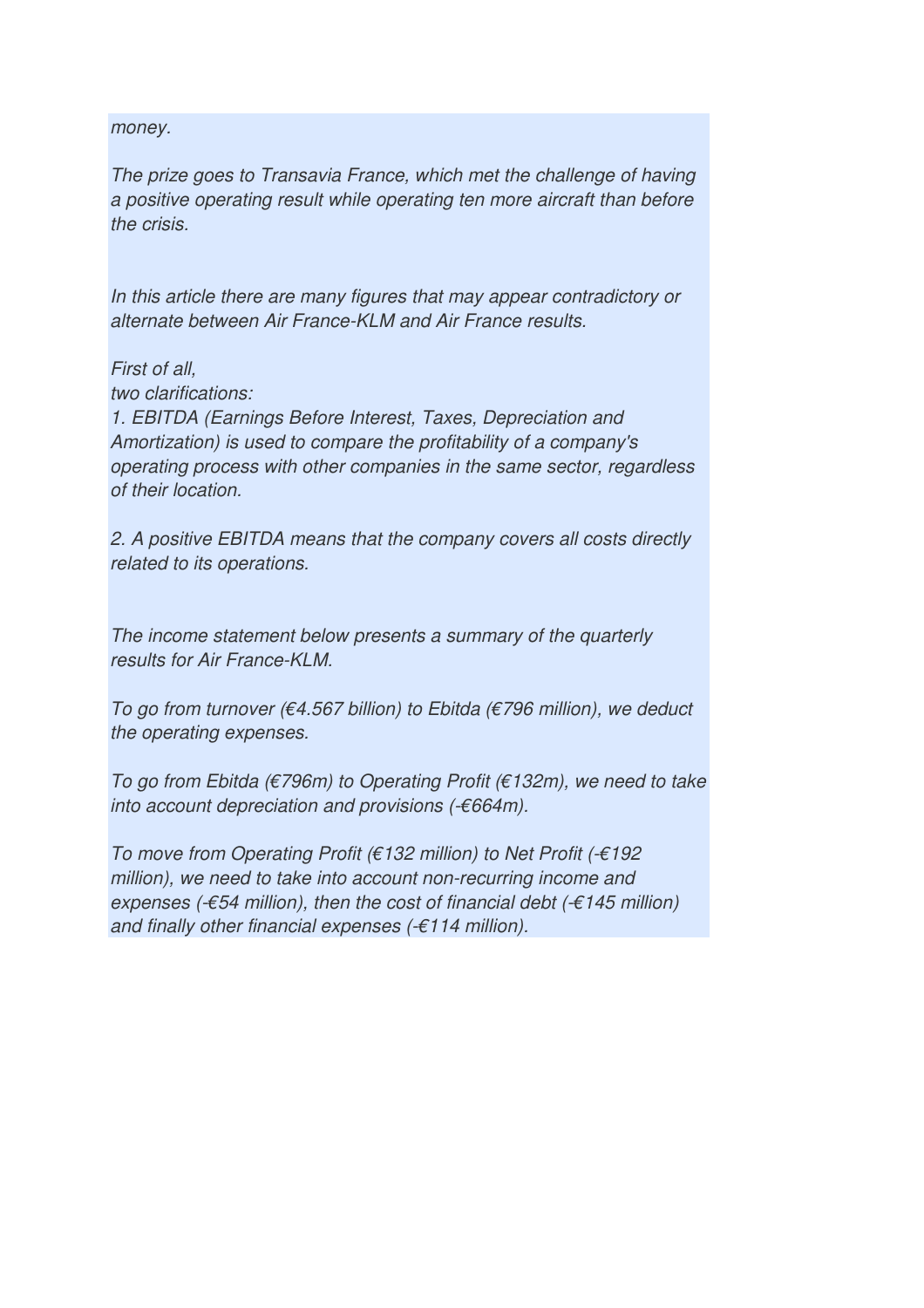| $\epsilon$ m                                                    | Troisi<br>2021 |
|-----------------------------------------------------------------|----------------|
|                                                                 |                |
| Autres produits de l'activité                                   | $\mathbf{0}$   |
| <b>Chiffre d'affaires</b>                                       | 4567           |
| Carburant avions                                                | $-828$         |
| Affrètements aéronautiques                                      | $-85$          |
| Redevances aeronautiques                                        | $-374$         |
| Commissariat                                                    | $-124$         |
| Achats d'assistance en escale                                   | $-307$         |
| Achats et consommations d'entretien<br>aéronautiques            | $-389$         |
| Frais commerciaux et de distribution                            | $-124$         |
| Autres frais                                                    | $-292$         |
| Frais de personnel                                              | $-1406$        |
| Impôts et taxes                                                 | $-30$          |
| Autres produits et charges                                      | 188            |
| <b>EBITDA</b>                                                   | 796            |
| Amortissements, dépréciations et provisions                     | $-664$         |
| Résultat d'exploitation                                         | 132            |
| Cessions de matériel aéronautique                               | $-6$           |
| Autres produits et charges non courants                         | $-54$          |
| Resultat des activités opérationnelles                          | 72             |
| Cout de l'endettement financier brut                            | $-144$         |
| Produits de la trésorerie et équivalents de<br>trésorerie       | -1             |
| Coût de l'endettement financier net                             | 145            |
| Autres produits et charges financiers                           | $-114$         |
| Resultat avant impôt des entreprises<br>intégrées               | $-187$         |
| Impôts                                                          | 辽              |
| Résultat net des entreprises intégrées                          | $-194$         |
| Part dans les résultats des entreprises<br>mises en équivalence | 3              |
| Résultat des activités poursuivies                              | $-191$         |
| Interets minoritaires                                           | $-1$           |
| Résultat de l'exercice                                          | $-192$         |

## **> Air France-KLM joins the SBTi initiative for its ecological transition**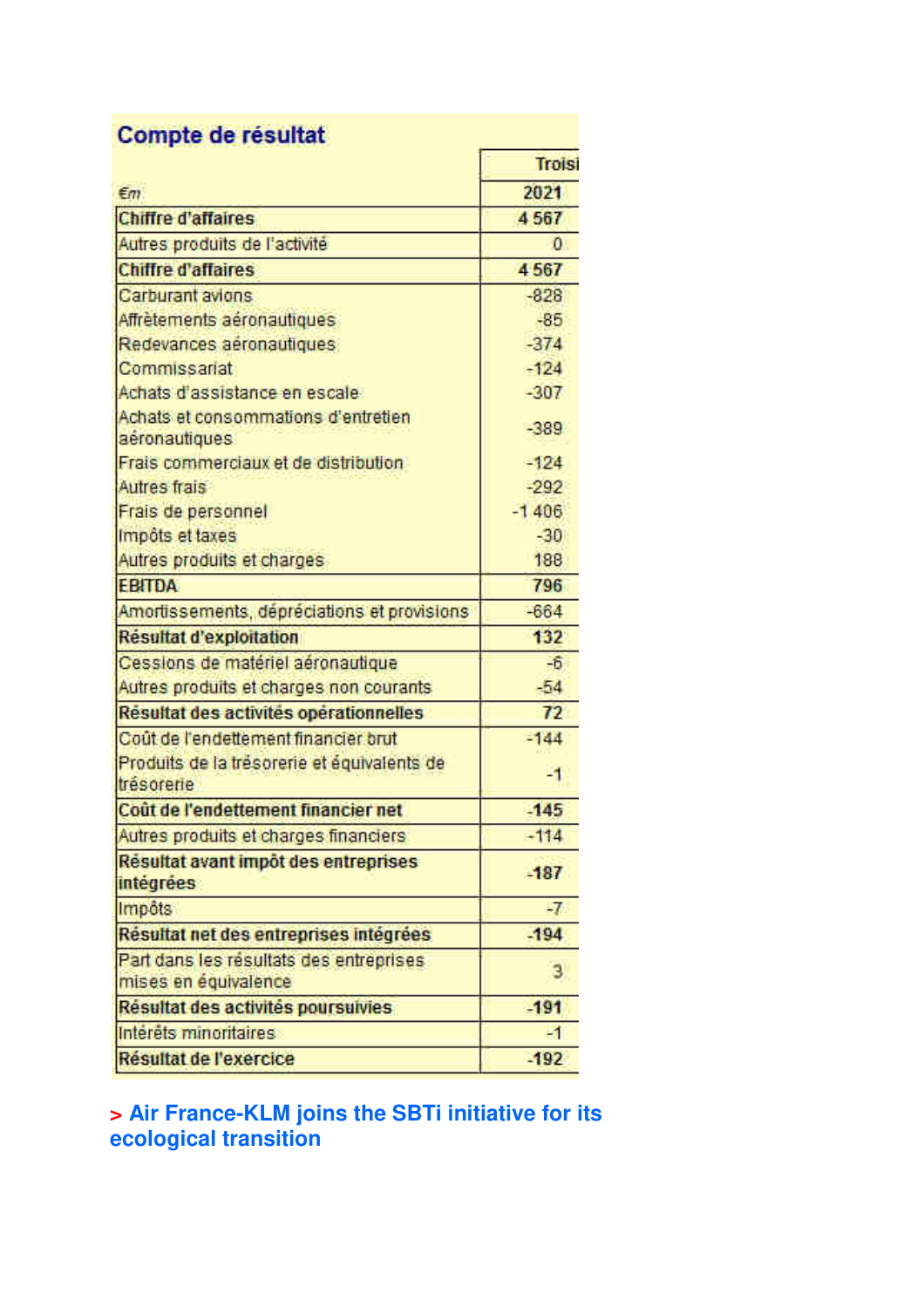(source Le Journal de l'Aviation) October 29 - **Air France-KLM has decided to submit its environmental targets for validation by the independent body SBTi** (Science-based Targets) in the first half of 2022.

SBTi is an organization founded by the Carbon Disclosure Project, the United Nations Global Compact and the World Wildlife Fund (WWF), which assesses companies' CO2 emission reduction targets and verifies that they are compatible with the Paris Agreement.

**For Air France-KLM, this is a further step towards the goal of zero net emissions in 2050.** The Group has also committed to setting additional reduction targets for 2035.

Its reduction program is based in particular on fleet renewal, the use and support for the development of sustainable aviation fuels and the optimization of operations.

**My comment:** Air France-KLM is one of the very first airline groups to use scientific indicators to reduce its CO2 emissions.

This proactive approach aims to have the Group's and its airlines' CO2 emission reduction targets assessed on the basis of a scientific approach and criteria. In particular, SBTi will ensure that the targets selected are compatible with the Paris Agreement, which aims to limit global warming to well below 2°C.

The world's two largest cement producers (the Franco-Swiss Lafarge-Holcim and the German Heidelberg-Cement) have signed up to this initiative. The stakes are high, as the cement industry emits three times more CO2 than air travel.

To find out more, read the bonus article "Concrete cement, the third largest emitter of greenhouse gases" at the end of the letter.

## **China: airlines hit by epidemic rebound due to Covid**

(source AFP) October 30 - **Chinese airlines reported third-quarter results in bright red, weakened in their huge domestic market by epidemic outbreaks of Covid-19 that are penalizing business**. China, the first country affected by the pandemic, has practically closed its borders since March 2020, which has drastically reduced international air links.

 $(\ldots)$ 

But the recovery is fragile. An epidemic rebound this summer in several regions - the largest in terms of geographical spread - has led to major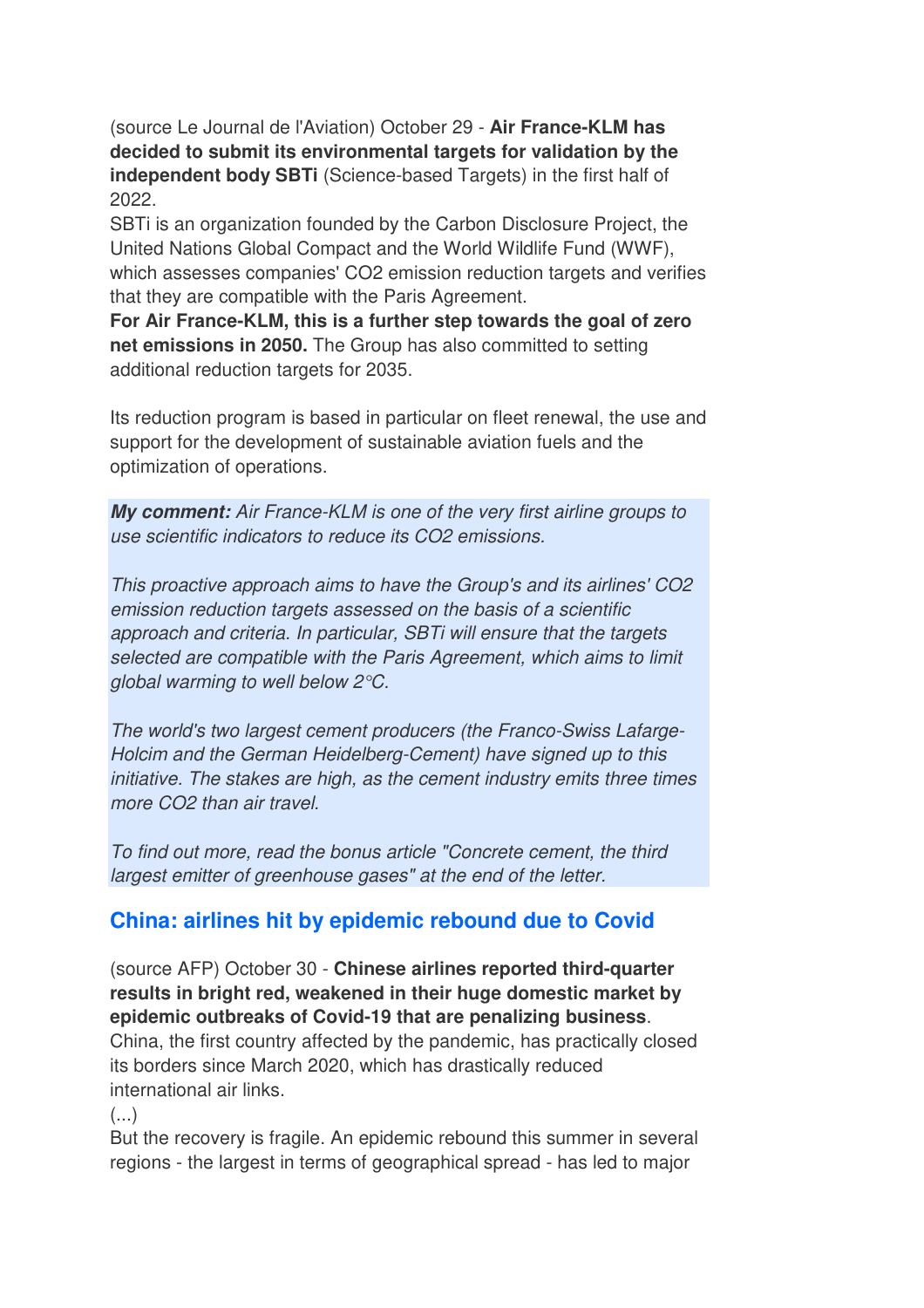disruptions in transport, especially in air travel.

China Southern Airlines, the country's largest airline in terms of passenger numbers, posted losses of 1.4 billion yuan (189 million euros) in the July-September period. In the previous quarter, they amounted to 682 million yuan, i.e. twice as much.

**This year, the pandemic has had a "lasting impact" during the summer**, a traditionally good time for travel, China Southern said Friday. **The rise in global fuel prices also weighed on the** company's **accounts. China Eastern Airlines, China's second-largest airline in terms of passengers, reported losses of** 2.9 billion yuan (**391 million euros**) in **the July-September period**. Again, **this is twice as much as in the previous quarter** (1.4 billion yuan).

For its part, the iconic national airline Air China reported losses of 3.5 billion yuan (472 million euros) in the third quarter. They were six times higher than in the previous quarter (580 million yuan). "With the spread of Covid-19 in the world, air transport is hard hit," Air China said, promising to "control (its) costs.

**The results come as China faces a new epidemic rebound. On Friday, Beijing's airports cancelled hundreds of flights after cases appeared in a dozen provinces linked to an outbreak in the north of the country.**

**My comment:** While the United States plans to reopen its borders to vaccinated passengers on 8 November, Asia is still far from doing so.

## **ITA joins the Skyteam alliance, like Alitalia before it**

(source AFP) October 29 - The new Italian airline **ITA Airways, which took over from bankrupt Alitalia, will also replace it in the SkyTeam frequent flyer programme alongside Air France,** the alliance announced Friday.

 $\left( \ldots \right)$ 

The move had sparked speculation that ITA Airways might prefer the rival Star Alliance, which includes German giant Lufthansa, US carrier United and Turkish Airlines, to SkyTeam.

Alitalia frequent flyer point holders will be able to continue to use their points with SkyTeam, according to **the alliance founded in 2000,** 

**which brings together 19 airlines, from Air France to China Eastern, Delta Airlines and Aeroflot**, with a claimed total of 700 million customers per year before the health crisis.

(...)

**My comment:** This is a positive announcement for Air France-KLM. The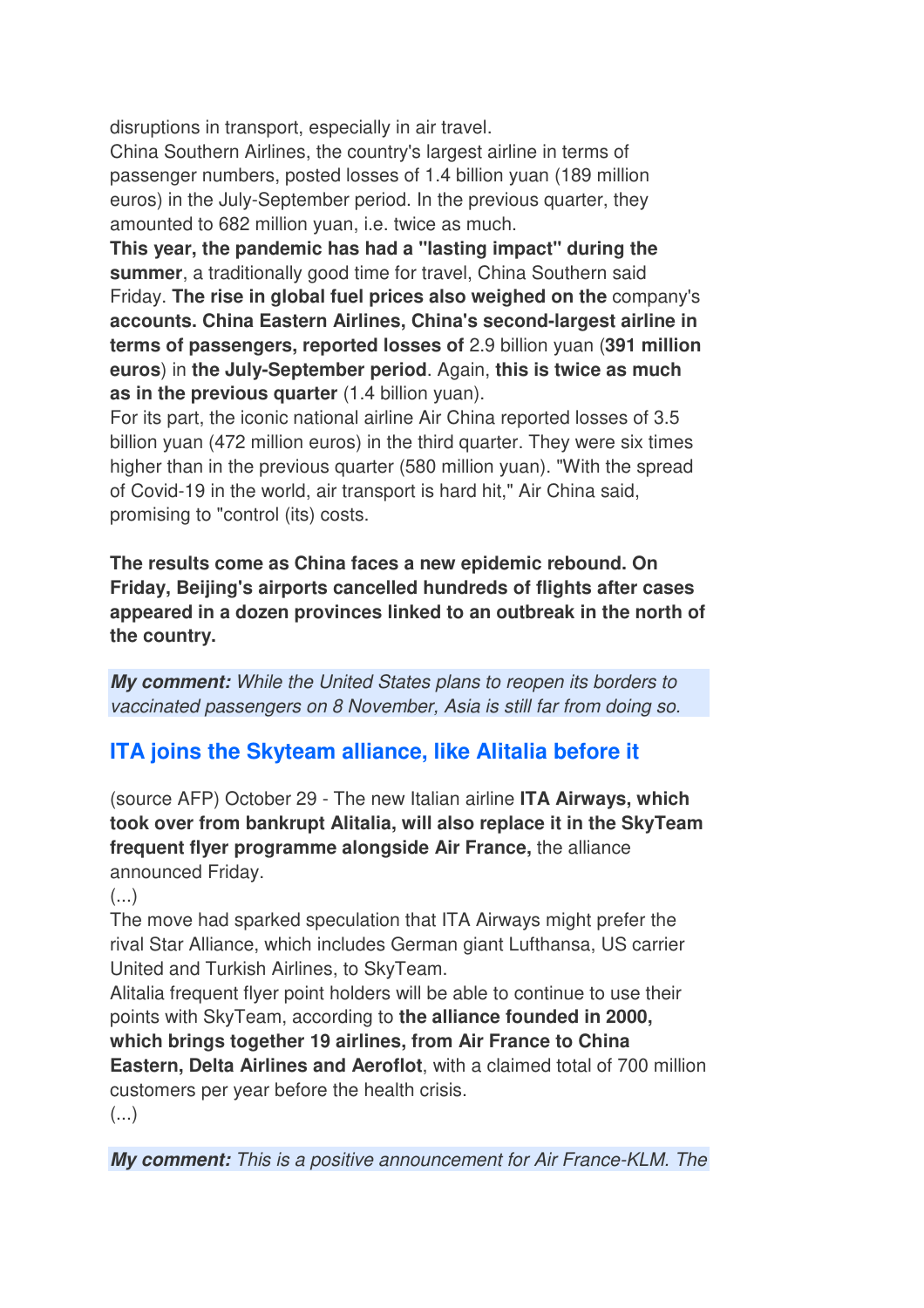Italian airline remains an important partner in the Skyteam alliance.

### **> Stock exchange Lufthansa sees "improvement" in business travel**

(stock market source) October 26 - Air traffic for business travelers is picking up faster than expected and is expected to remain strong through the winter, according to the chairman of the board of German airline Lufthansa. "**We are seeing a positive trend in business travel, which was still at a low level in the third quarter and is now recovering strongly**," Carsten Spohr told Austrian newspaper Kleine Zeitung on Monday.

"Business travel has picked up faster and more strongly than expected," he added, noting that the upturn was being felt particularly in the German, Swiss, Austrian, Belgian and northern Italian markets, where more flights are being offered...

**The German company now expects business travel traffic in the medium term to be around 90% or more of the levels seen before the health crisis.** 

(...)

**My comment:** At Air France-KLM as well as at Lufthansa, it is suggested that the return of passengers to business class is coming soon.

Realism or wishful thinking? It is still difficult to say.

#### **IAG: concessions to ease EU concerns over Air Europa deal**

(source Air Journal) Oct. 30 - **IAG**, owner of British Airways and Iberia, **has offered concessions to address EU antitrust concerns over its €500 million bid for Spain's Air Europa**, the European Commission said Thursday.

**IAG submitted its bid on Wednesday. As a result, the** EU **executive** extended by one month, until January 4, 2022, the provisional deadline to decide on the deal, which had been set for December 3 after already being extended once. Brussels did not specify the undertakings, which were sent by the two companies (IAG and Air Europa) on 27 October to obtain approval for a merger which the Commission is investigating for fear that it would reduce competition on several air routes, particularly between Spain and America. . IAG had signed an agreement with Spanish airline Volotea in March last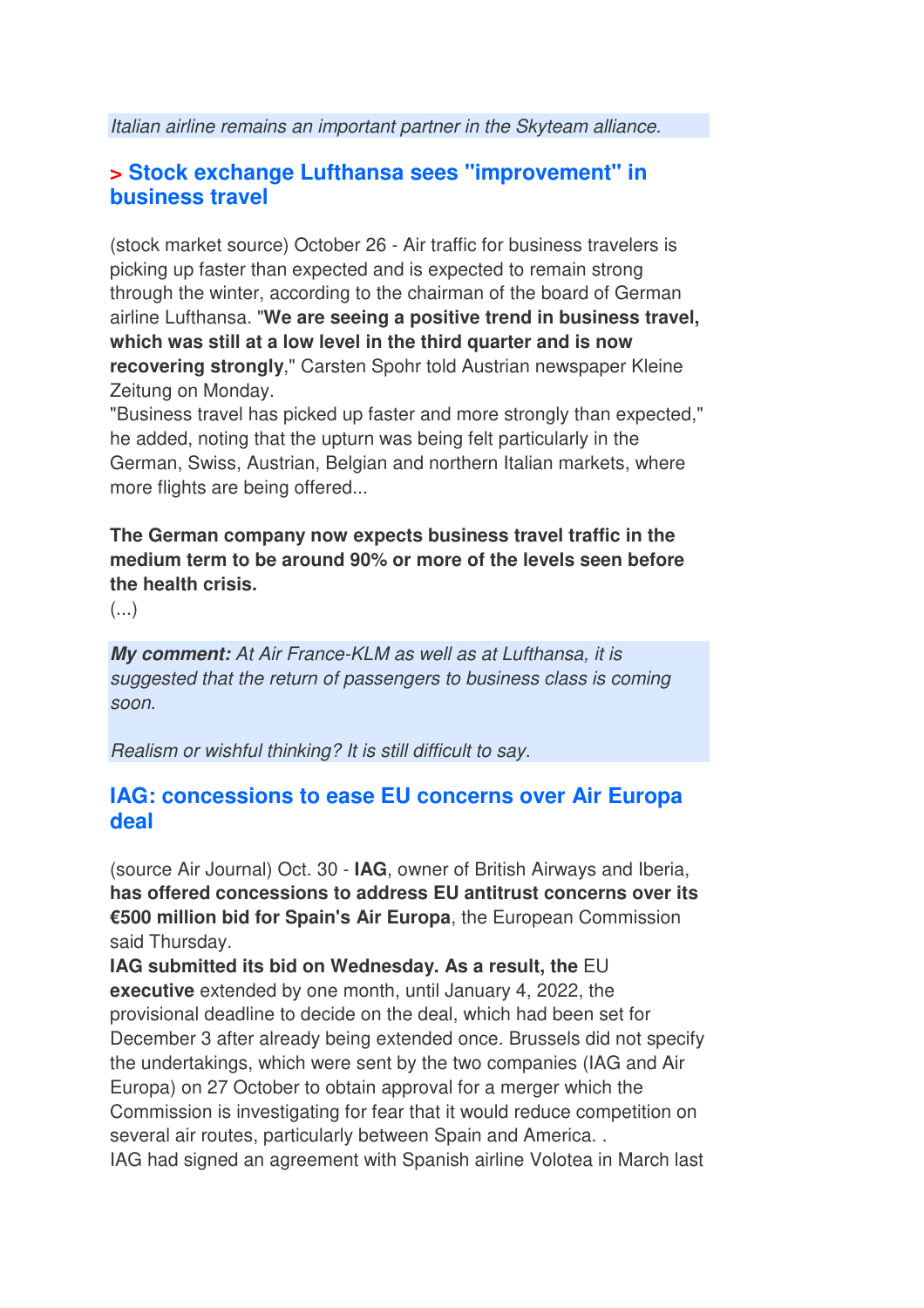year to buy several of IAG's routes (which were not specified) in order to increase competition in the domestic market. (...) As Brussels explained when it opened its investigation, the concern is that the deal, as proposed, could create competition problems on some 70 routes where Iberia and Air Europa are the main or even the only operators. **The EU antitrust watchdog is now expected to seek comments from competitors and customers before deciding whether to accept IAG's offer or demand more concessions in return for the green light**. It had previously said the deal would reduce competition on Spanish domestic and international routes.

**My comment:** Initially, IAG had proposed, via its subsidiary Iberia, to buy Air Europa for one billion euros.

The health crisis having led Air Europa to take out a loan of 500 million euros, IAG reduced its offer by the same amount.

## **Boeing, speed, defence...: the answers of the Airbus boss**

(source Les Echos) October 28 - You have announced an increase in production rates that some industry players consider too ambitious given the current air transport situation. How do you explain these divergences?

The current situation is very fluid, with apparent contradictions. But once the pandemic is over, we will have to return to the same number of aircraft in service if we want to regain the same level of traffic. For the past two years, deliveries have been considerably reduced and many aircraft have been grounded or returned to their lessors.

#### (...)

**We are convinced that the reduction of C02 emissions must be accelerated by speeding up the replacement of the oldest aircraft**  and that demand is strong enough to absorb 75 aircraft per month. Aren't you afraid that Airbus' domination of single-aisle aircraft will

prompt Boeing to react by launching a new model?

That's a question for Boeing. As far as we are concerned, our concern is to bring our products to such a competitive level that customers prefer them to Boeing's. That's how we have been able to develop our products. That's how we achieved a higher market share, not because we decided to produce more. On the other hand, **regarding the launch of a new model, we believe that this will require disruptive technologies, both in the area of production and in the performance of the aircraft. We are not ready in either of these areas**.

The equipment manufacturers are not ready and neither are the engine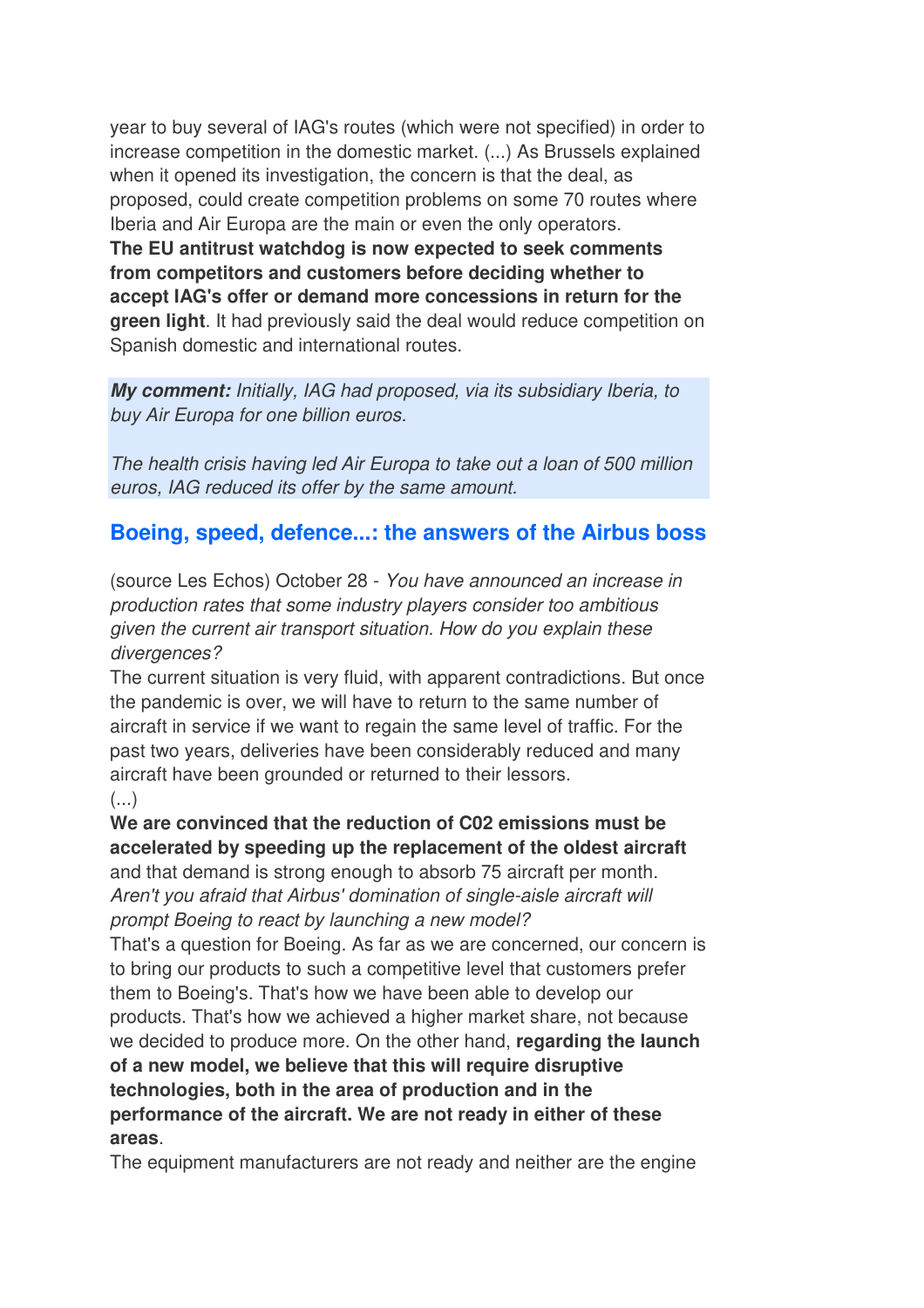manufacturers. That's why **we don't plan to launch a new aircraft before 2035. Boeing is free to do it before then if they can, but in my opinion, that would mean spending a lot of money on a product that will have little differentiation**.

 $\left( \ldots \right)$ 

The crisis has highlighted the complementarity between civil and military. Do you intend to strengthen your position in defence or will it remain a complementary activity?

**Defense is not an adjustment variable. Along with space and helicopters, it is one of the Group's pillars**. The crisis has underlined the importance of this activity in the event of a weakening of the civil aviation sector, but beyond this cyclical aspect, defence is, and will remain, at the heart of Airbus' raison d'être, which is to be the pioneer of a sustainable aerospace industry for a safe and united world. When headwinds arise to challenge the defence industry, we fight to defend it.  $($ ...)

What are the possible consequences for Europe of the Aukus military alliance between the US, UK and Australia in the Pacific?

This announcement illustrates the shift of American interests towards the Pacific. This can only encourage Europe to take more responsibility for its security and strategic autonomy. The American defence budget is four times larger than that of all the European countries put together. Nevertheless, they tend to want to divide it between at least two major industrial players.

**If Europe ensures that it has only one major player in defence**, we will be in a one to two ratio with the Americans. Moreover, we do not necessarily have the same defence needs as the Americans. **If we concentrate on the few strategic sectors for Europe, then we will not be far behind the Americans**.

(...)

It is likely that civil aircraft will remain very dominant within Airbus. But that does not mean that it will always dominate our concerns. The two sectors are very complementary in terms of research and development. The electrical orders for Airbus come from the military. Conversely, cyber security in the civilian sector has spread to the military.

**My comment:** By announcing the launch of a new aircraft in 2035, the CEO of Airbus is clearly pointing the way forward in the next 15 years.

If the civil aviation sector wants to reduce its impact on the climate, it will have to do so with existing aircraft models.

The use of sustainable fuels (SAF) seems unavoidable. The only thing left to do is to produce it in large quantities.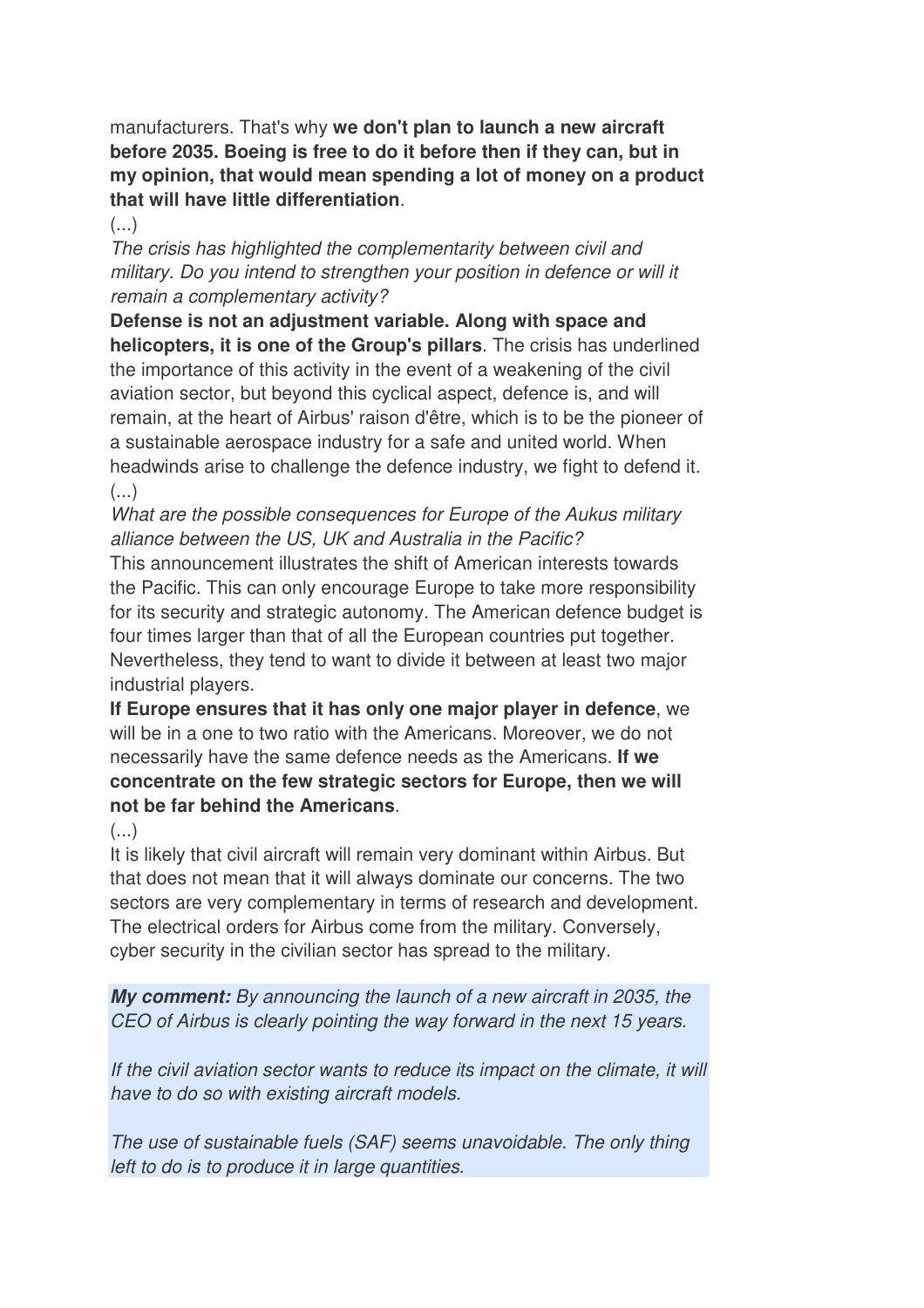In the Netherlands, various studies have examined the availability of bio-based fuels.

The E4Tech study sent to the Dutch National Assembly in March 2020 shows that there is enough sustainable biofuel available at EU level to meet the 14% target in 2030.

The study on biomass availability and applications carried out by the Dutch Environmental Assessment Agency concludes that in 2030 and 2050 there will be sufficient biomass available in the EU or globally to meet the demand for biomass for the various transport sectors. The Agency therefore does not expect any bottlenecks in availability, even if demand from, for example, road transport and shipping is taken into account.

## **Bonus Article**

## **Concrete-cement, the third largest emitter of greenhouse gases**

(source AFP) October 19 - **If concrete used on the planet were a country, it would be the world's third largest emitter of greenhouse gases, just behind China and the United States**.

#### Why are concrete and cement said to have one of the worst carbon footprints of any industrial sector?

Answer: Cement is the most consumed material in the world, at about 150 tonnes per second. Fourteen billion cubic metres of concrete are poured every year, according to the London-based Global Cement and Concrete Association (GCCA), which groups together the main players in the sector, including the giants Holcim (Switzerland, formerly Lafarge-Holcim), Mexico's Cemex and China's CNBM.

**The production of cement alone, a key ingredient in concrete, generates 7% of the world's carbon dioxide (CO2) emissions, according to the GCCA - three times more than air transport**.

"That's more than the emissions of the entire European Union or India, just behind those of China and the US," Valerie Masson-Delmotte, a paleoclimatologist and co-chair of a UN climate panel, told AFP. A trend that is not ready to stop with the galloping urbanization in Asia and Africa.

#### How does cement emit CO2?

Cement, which is the binder that binds together the stones and sand in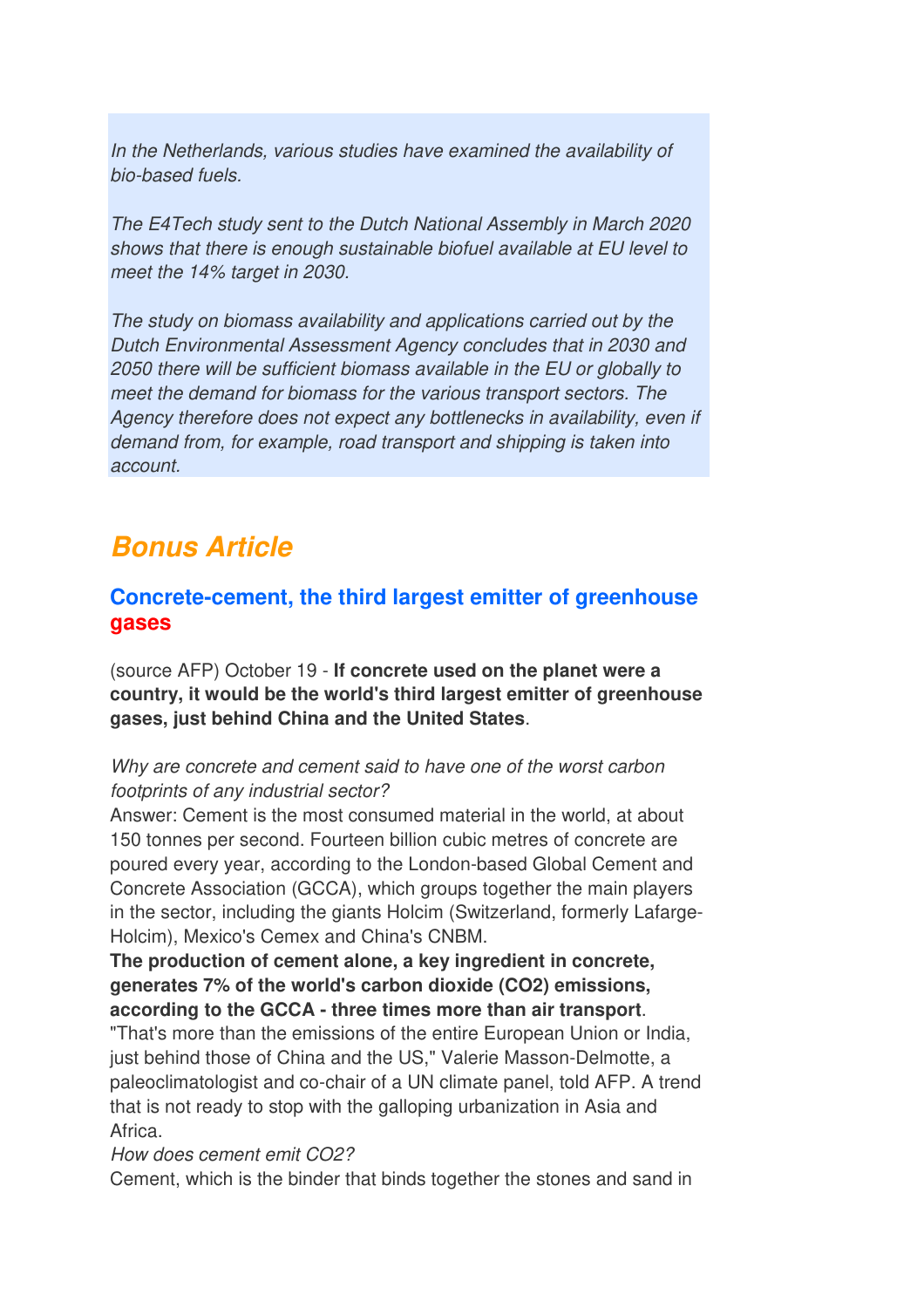concrete, is made primarily from clinker, which is produced by firing limestone and clay in a kiln. As it heats up, it releases carbon dioxide. To produce one ton of cement, the firing at 1,400°C generates the emission of almost one ton of C02 too!

**This massive chemical reaction,** which **has hardly changed in the 200 years that cement has been manufactured**, accounts for 70% of the emissions from the cement sector. The remaining 30% comes from the energy consumption of the kiln itself, which is necessary to calcine the limestone.

#### How to decarbonize construction?

**The global concrete industry,** which announced its intention last year to become carbon neutral by 2050, **set a target in early October of reducing its emissions by "a further 25%" by 2030**, which would avoid releasing 5 billion tonnes of CO2.

The sector is then counting heavily on the deployment of future carbon capture and storage technologies to continue the effort until 2050. In addition to an increase in the recycling-reuse of old concrete, among the new avenues of greening is the replacement of fossil fuels by waste and biomass in cement kilns (animal meal, demolition wood, etc.). In terms of carbon capture, a technology that is still at the prototype stage, the global industry is planning to install "ten industrial-scale carbon capture structures by 2030," according to the GCCA. Giants like China's National Building Material Company (CNBM) have promised to "play their part" in this decarbonisation.

**Many start-up companies have launched their own projects: the American company Solidia proposes to capture CO2 and reuse part of it to dry concrete, which reduces water consumption. In Canada, CarbonCure technologies injects liquefied CO2 that is permanently embedded in the concrete.** 

But above all, **the industry is counting on the new "green" cements** that use reclaimed materials instead of clinker.

**In Great Britain, the substitution rate is already 26%**, according to the GCCA. In France, a new low carbon cement standard was published in May.

#### What is green or low carbon cement?

For now, these new cements are mostly launched by start-ups. Traditional cement manufacturers are having more difficulty modernizing their production tools, heavy investments related to quarries.

In France, Hoffmann Green Cement, based in the Vendée region, is particularly advanced with its cements made from industrial waste, clay sludge, blast furnace slag (a waste product from the steel industry, editor's note), or even fly ash from biomass.

Even with an estimated additional construction cost of 25 euros per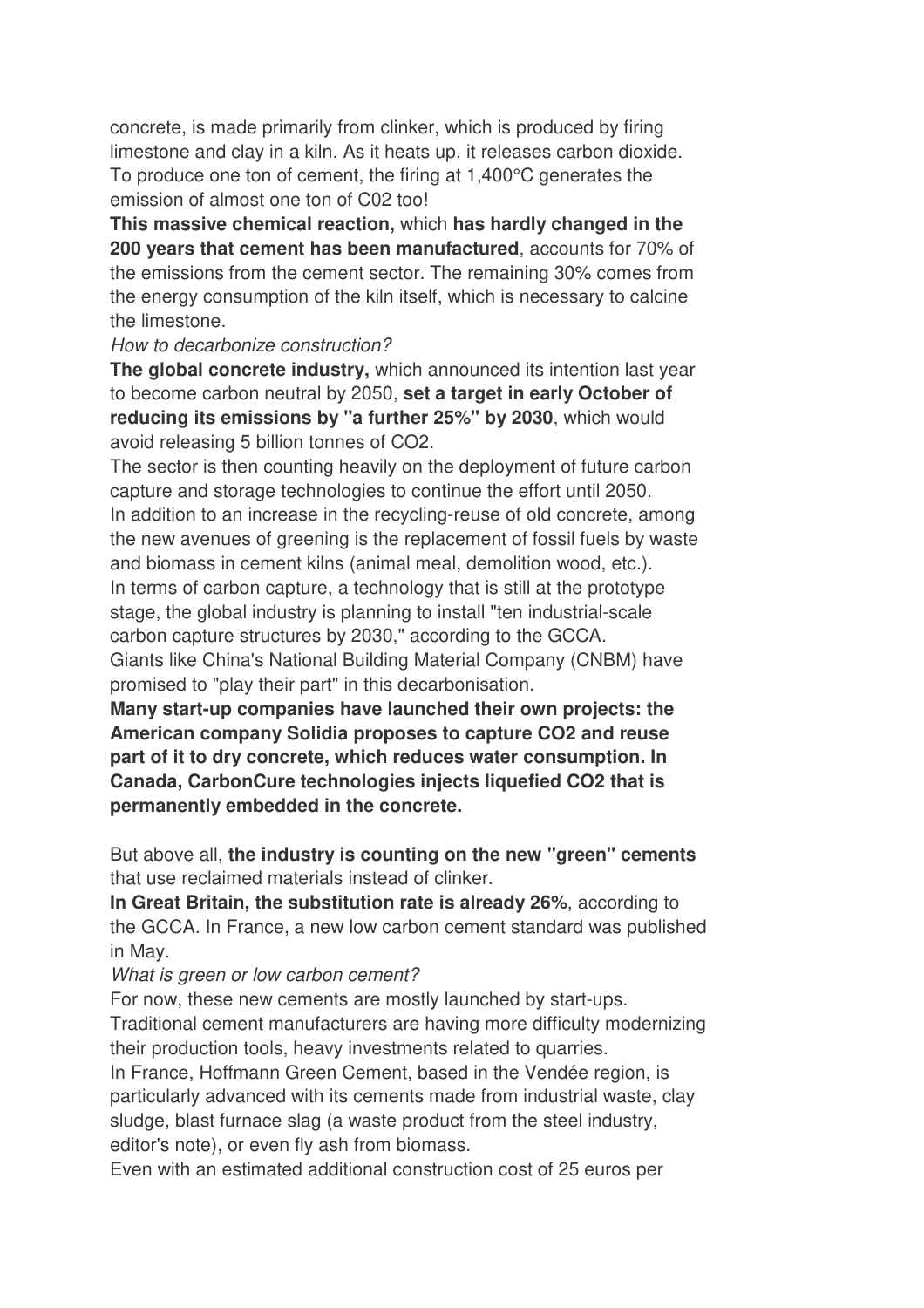square meter, the young company, which has just been listed on the stock exchange, says it is overwhelmed by requests.

"The cement industry plans to eliminate its emissions by 2050. With our disruptive solutions, we can do it today," founder Julien Blanchard told AFP, who plans to expand from one to three sites in France.

**The issue is crucial: "Three quarters of the infrastructures that will exist in 2050 are not yet built," warned the secretary general of the United Nations, Antonio Guterres.**

**My comment:** The air transport sector is regularly singled out for its CO2 emissions (about 1 gigatonne per year).

However, it is far from being the largest emitter of CO2. The cement sector emits three times as much as the airline industry.

Food waste is responsible for the emission of 6 gigatons of CO2 per year (source drawdown project), six times more than air transport.

## **End of the press review**

### **> Advice for employees and former employees who are shareholders**

You will find on my navigaction site the modalities of access to the sites of the managers.

To avoid forgetting to change your contact details each time you change your postal address, **I advise you to enter a personal e-mail address**. It will be used for all correspondence with the management bodies.

Keep all the documents relating to your Air France-KLM shares in one place: all the letters you receive from the various managers, Natixis, Société Générale, and your personal financial institution if you bought your shares through it.

## **> My comments on the Air France-KLM share price trend**

**Air France-KLM shares** closed at **4.25 euros** on Monday 1 November. **It is up sharply this week by +9.54%, following the announcement of better than expected quarterly results.**

Before the coronavirus epidemic, Air France-KLM shares were at 9.93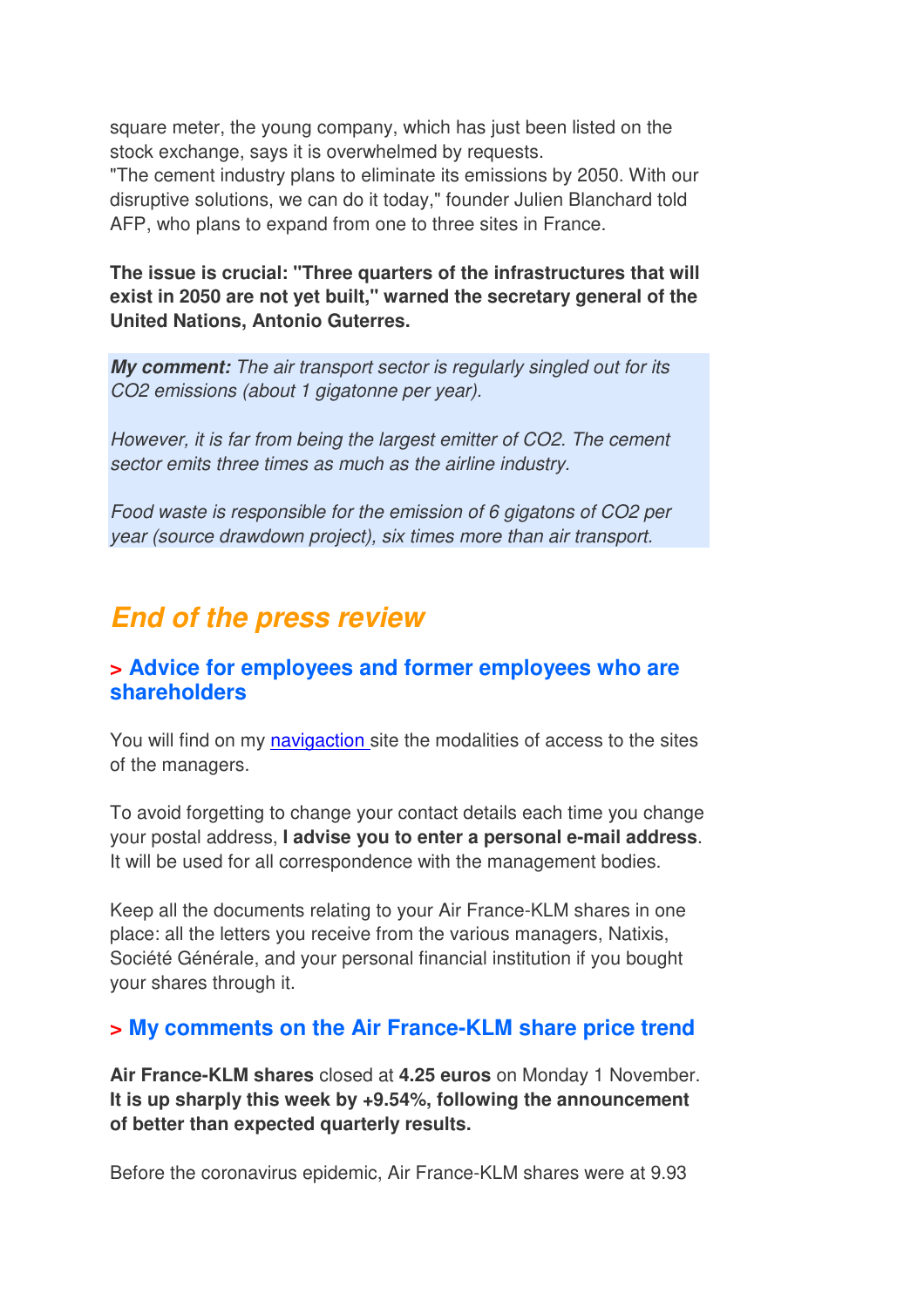euros.

**The average (consensus) analyst price for AF-KLM shares is 3.24 euros**. The highest price target is 5.5 euros, the lowest 1 euro. You can find the details of the analysts' consensus on my blog. I do not take into account the opinions of analysts prior to the beginning of the health crisis.

**Brent crude oil** (North Sea) is **down slightly, by \$1, to \$85. This is the first decline in ten weeks.**

At the end of October 2020, it was at a low of \$37.

**At \$85, Brent is at a level not seen since 2014**, supported by supply disruptions and underlying demand. Natural gas prices continue to rise to their highest level in at least seven years. Investors seem to feel that hydrocarbon producers have cut back too much on production capacity during the pandemic so that demand pressure is unbalancing the market.

#### **This indicative information does not constitute an invitation to sell or a solicitation to buy Air France-KLM shares.**

You can react to this press review or send me any information or thoughts that will help me better carry out my duties as a director of the Air France-KLM group.

## **You can ask me, by return, any question relating to the Air France-KLM group or to employee share ownership...**

See you soon.

To find the last press reviews of Monday, it is here

## **If you like this press review, please pass it on.**

New readers will be able to receive it by giving me the email address of their choice.

# **| François Robardet**

**Director of Air France-KLM representing employees and former employees who are PNC and PS shareholders.**